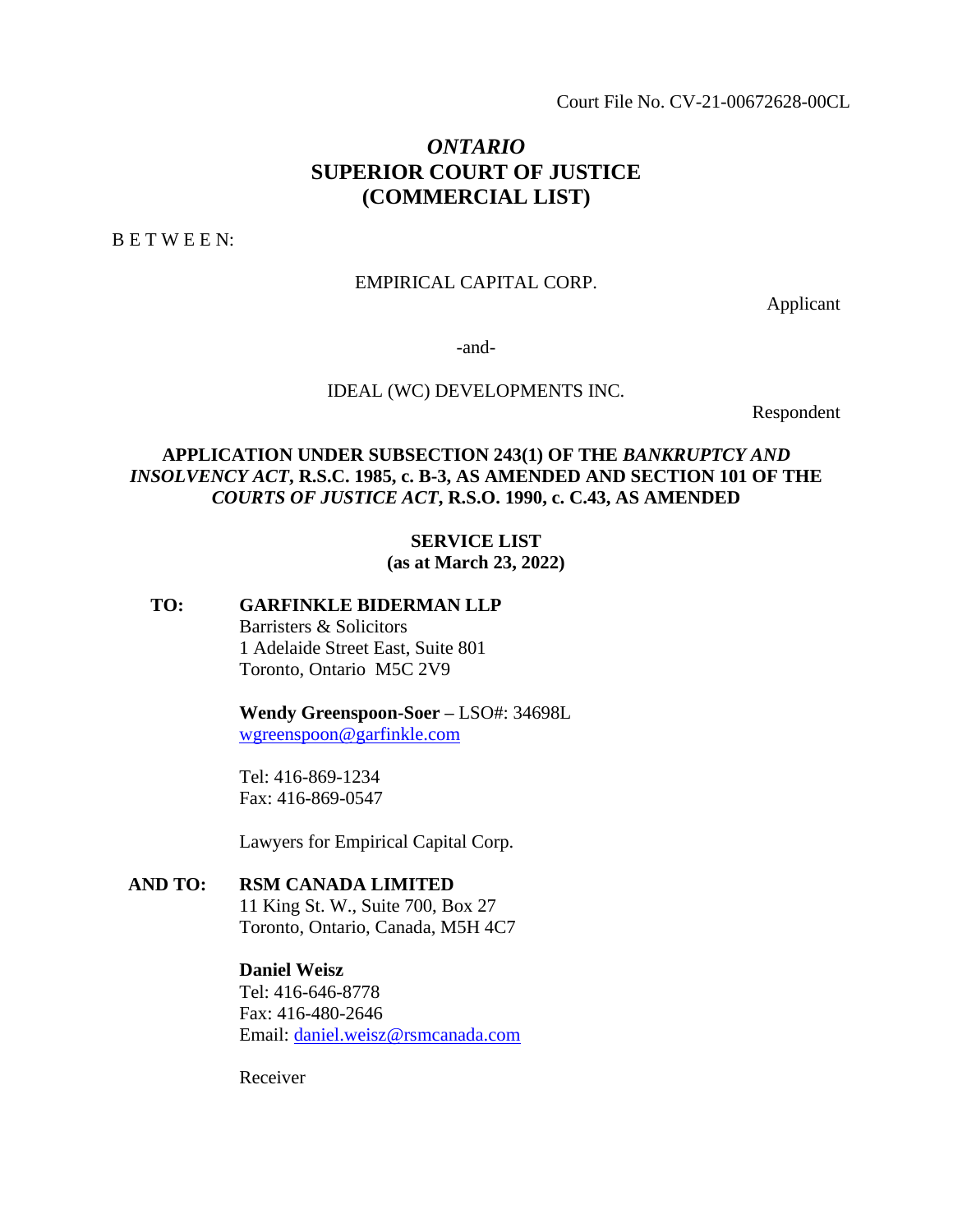### **AND TO: IDEAL (WC) DEVELOPMENTS INC.** 10 Milner Court Scarborough, Ontario M1B 3C6

E-mail address: [accounts@idealdevelopments.com](mailto:accounts@idealdevelopments.com)

# **AND TO: FRIEDMAN LAW PROFESSIONAL CORPORATION**

150 Ferrand Drive, Suite 800 Toronto, ON M3C 3E5

**Judy Hamilton –** LSO#: 39475S E-mail: [jh@friedmans.ca](mailto:jh@friedmans.ca)

Tel: 416-496-3340 ext. 136 Fax: 416-497-3809

Lawyers for Ideal (WC) Developments Inc.

### **AND TO: SHAJIRAJ NADARAJALINGHAN**

18 Forestbrook Drive Markham, Ontario L6B 0E4

E-mail address: [shaji@idealdevelopments.com](mailto:shaji@idealdevelopments.com)

## **AND TO: GOWLING WLG (CANADA) LLP**

Suite 1600, 1 First Canadian Pl., 100 King St. W. P.O. Box 121, Stn. 1st Cdn. Pl. Toronto, Ontario M5X 1G5

**Nicholas Kluge –** LSO#: 44159T Email: [nicholas.kluge@gowlingwlg.com](mailto:nicholas.kluge@gowlingwlg.com)

**Clifton Prophet** – LSO#: 34845K Email: [Clifton.Prophet@gowlingwlg.com](mailto:Clifton.Prophet@gowlingwlg.com)

**Susan Rosen** – LSO#: 30084D Email: [Susan.Rosen@gowlingwlg.com](mailto:Susan.Rosen@gowlingwlg.com)

Lawyers for Amercan Corporation and Dragon Holding Global Real Estate Funds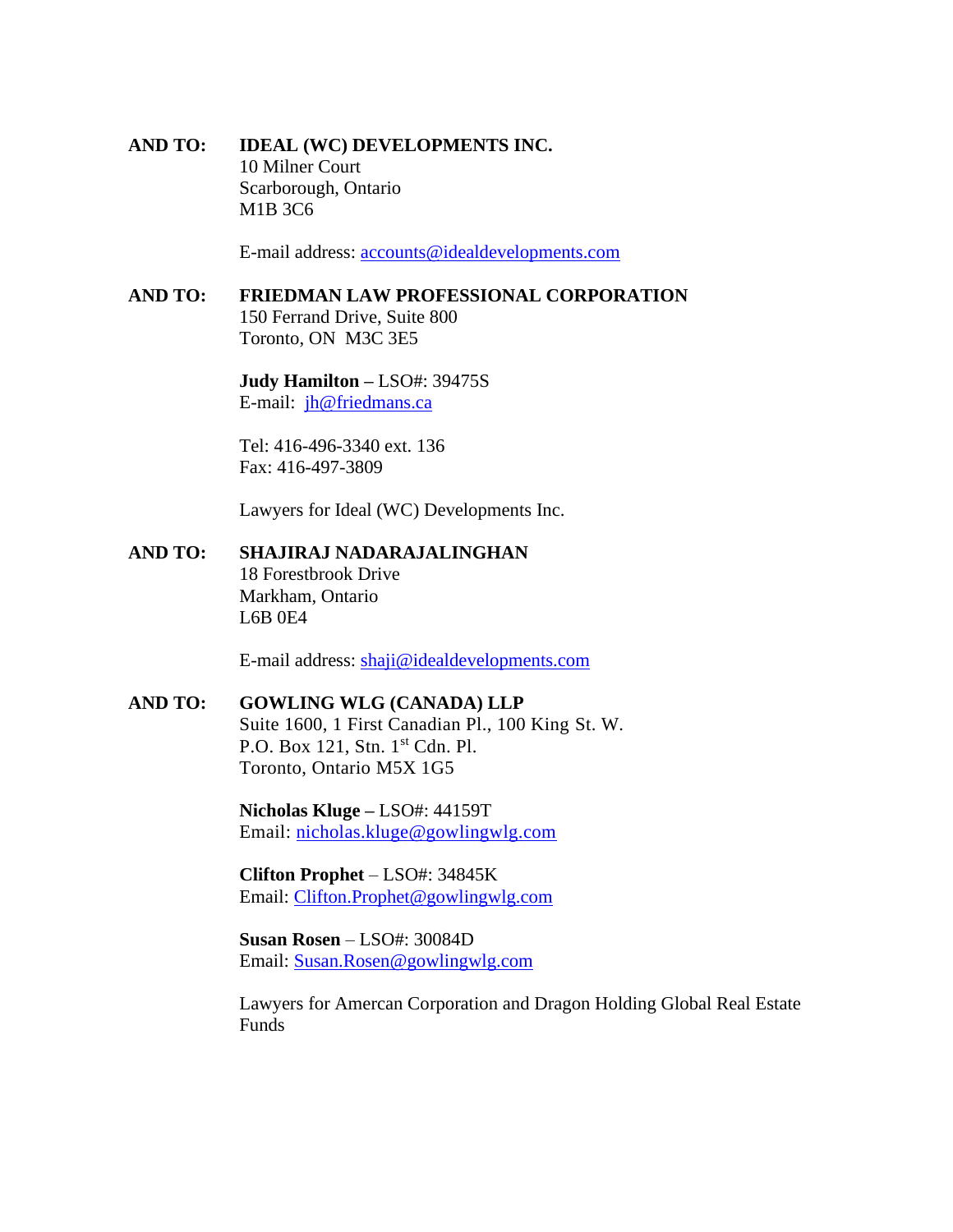## **AND TO: LOOPSTRA NIXON LLP**

135 Queens Plate Drive, Suite 600 Toronto, ON M9W 6V7

**Jayson Thomas –** LSO#: 55394N Email: [jthomas@loonix.com](mailto:jthomas@loonix.com)

Tel: 416-748-4134 Fax: 416-746-8319

## **Wendy Ngai –** LSO#: 74714B

Email: [wngai@loonix.com](mailto:wngai@loonix.com)

Tel: 416-748-5143 Fax: 416-746-8319

## **Sarah White –** LSO#: 82985M

Email: [swhite@loonix.com](mailto:swhite@loonix.com)

Tel: 416-748-6545 Fax: 416-746-8319

Lawyers for Syed Muhammed Faruqi Hasan (Purchaser)

## **AND TO: SHAIKH LAW PROFESSIONAL CORPORATION**

105-218 Export Boulevard Mississauga, ON L5S 0A7

**Ali Shaikh –** LSO#: 69311J Email: [alishaikh@slclawyer.ca](mailto:alishaikh@slclawyer.ca)

Phone: 647-812-6938 Fax: 905-795-1271

Lawyer for Imran Khan and Lubna Imran (Purchasers)

## **AND TO: MINDEN GROSS LLP**

Barristers and Solicitors 145 King Street West, Suite 2200 Toronto, ON M5H 4G2

**Arnie Herschorn –** LSO#: 18805S Email: [aherschorn@mindengross.com](mailto:aherschorn@mindengross.com)

Phone: 416-369-4134 Fax: 416-864-9223

Lawyers for Ngoc Que Anh Truong and Karim Elemam and Laila Ahmed (Purchasers)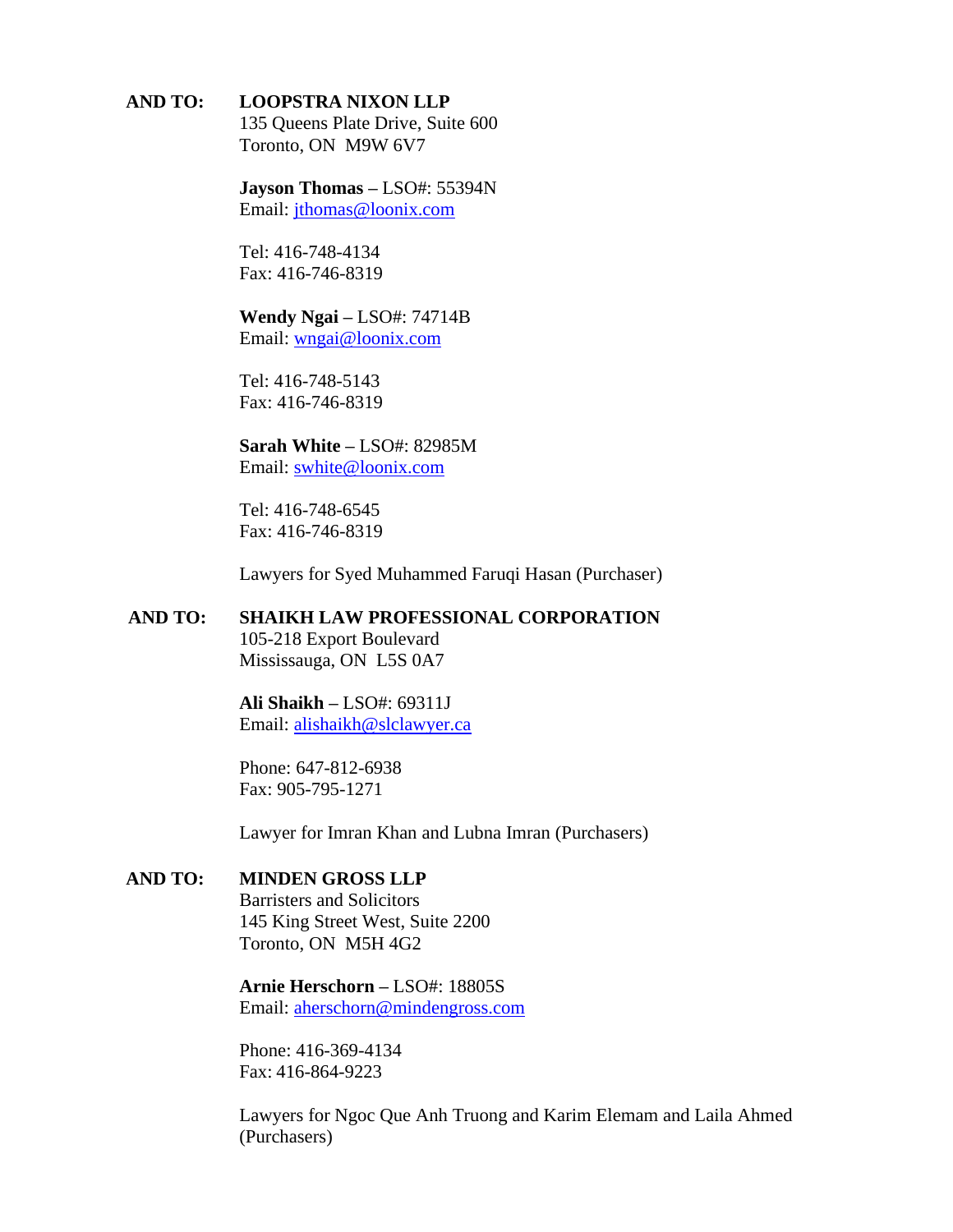#### **AND TO: TORYS LLP**

79 Wellington St. W. 30th Floor, Box 270, TD South Tower Toronto, ON M5K 1N2

**Adam Slavens** – LSO#: 54433J Email: [aslavens@torys.com](mailto:aslavens@torys.com)

Phone: 416-865-7333 Fax: 416-865-7380

Lawyers for Tarion Warranty Corporation

**AND TO: EJAZ AHMED GHUMMAN and AZRA EJAZ GHUMMAN** 19B Nicholas St. Leamington, ON N8H 4R1

Email: [ejazghumman@gmail.com](mailto:ejazghumman@gmail.com)

**Purchasers** 

**AND TO: NARAYANA AVULA BALAJI**  42 Marshwoods Blvd. Kingsville, ON N9Y 0A6

Email: [docbna@yahoo.com](mailto:docbna@yahoo.com)

Purchaser

**AND TO: PARVEZ MOHAIMEN** 3868 Arvona Pl. Mississauga, ON L5M 6L4

Email: [crafteel@gmail.com](mailto:crafteel@gmail.com)

Purchaser

**AND TO: SHABANA QURESHI and ASIF ALIM KHAN** 802 Ashprior Avenue Mississauga, ON L3P 7P9

Email: [asifalimkhan@yahoo.com](mailto:asifalimkhan@yahoo.com)

Purchasers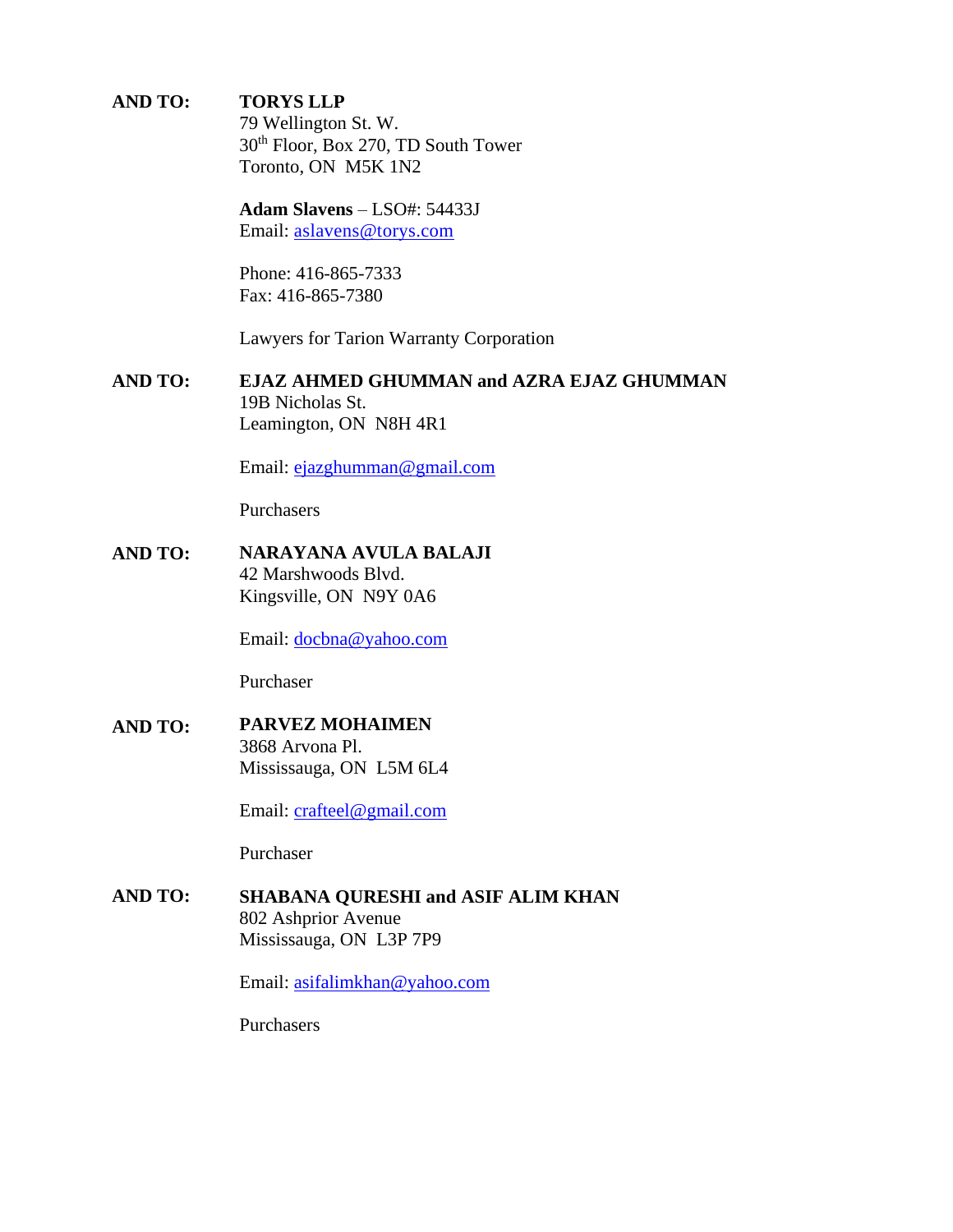#### **AND TO: VINH HOA TRANG**  111-1455 Williamsport Drive Mississauga, ON L4X 2T5

Email: [fernandotorres4737@yahoo.com](mailto:fernandotorres4737@yahoo.com)

Purchaser

#### **AND TO: ASIM OBAIDULLAH and FARHEEN ASIM** 3053 Cabano Crescent Mississauga, ON L5M 0C6

Email: [docfar2000@yahoo.com](mailto:docfar2000@yahoo.com) and [asimobaid@hotmail.com](mailto:asimobaid@hotmail.com)

**Purchasers** 

#### **AND TO: A. SYED NAQVI and H. SEEMA NAQVI**  58 Ponymeadow Way, Brampton, ON L6X 0M5

Email: [seemanaqvi67@gmail.com](mailto:seemanaqvi67@gmail.com)

Purchasers

**AND TO: LEILA FARZINPUR and SAEID PIRASTEH** 1-3235 Thomas Street Mississauga, ON L5M 0M2

Email: [spirasteh71@gmail.com](mailto:spirasteh71@gmail.com)

Purchasers

**AND TO: C. SHIRLEY CALANGIAN and KATHRINA MARIA SAMOZA** 3951 Mantee Way Mississauga, ON L5M 6P6

Email: [calangian@outlook.com](mailto:calangian@outlook.com)

**Purchasers** 

**AND TO: P. SHOBHA TIWARI and NAND SACHIDA TIWARI** 16 Fontaine Court Brampton, ON L6T 3J2

Email: [sachida.tiwari4@gmail.com](mailto:sachida.tiwari4@gmail.com)

Purchasers